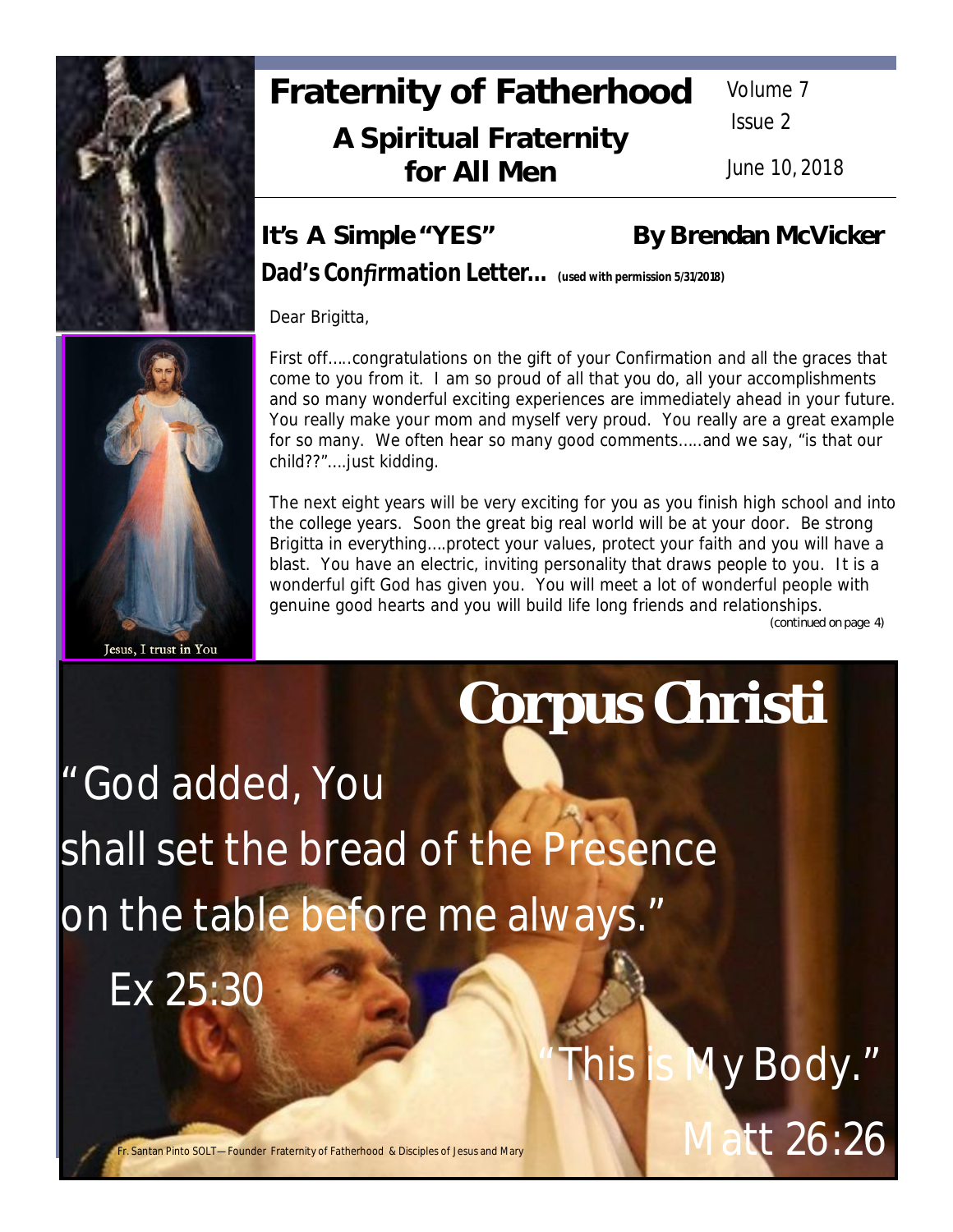## **Day of Renewal** By: Mike Allison

The 6<sup>th</sup> Annual Men's Day of Faith Renewal was held at St. Mel Parish in Fair Oaks, CA on April 14, 2018. The theme was "The Eternal Treasures of the Catholic Faith".

The Lord blessed this day calling nearly 200 men to join for a Rosary, Holy Mass, confessions heard by five priests, fellowship as brothers in Christ and of course the famous catered BBQ pulled pork lunch.

The guest speaker this year was Dr. Allen Hunt, Co-partner of Dynamic Catholic with Mathew Kelly. Allen gave three grace filled talks to the men entitled:

The Meal

The Man

The Mission

Before his conversion to Catholicism, Allen was the Senior Pastor at Mount Pisgah, an evangelical Methodist congregation serving more than 15,000 persons each week through all of its ministries.

> On January 6, 2008, on the Feast of the Epiphany, Allen converted to Catholicism. This transition represented the culmination of a fifteenyear journey in which God began leading Allen home to the Church. The seed was planted when a group of Dominican sisters at Our Lady of Grace in North Guilford, Connecticut, challenged Allen to look more closely at the truth of the real presence of Jesus in the Holy Eucharist.

> Allen later became convicted in this truth as he studied the great Doctor of the Church, St. Thomas Aquinas. Thomas was, and still is considered one of the greatest minds and theologians of all time, yet he was left

speechless and dumfounded when once celebrating the Mass, at the moment of consecration, Thomas had the realization that all of his writings and teachings were, but straw, as compared to the mysterious reality of Jesus truly present in The Holy Eucharist. (continued on page 3)

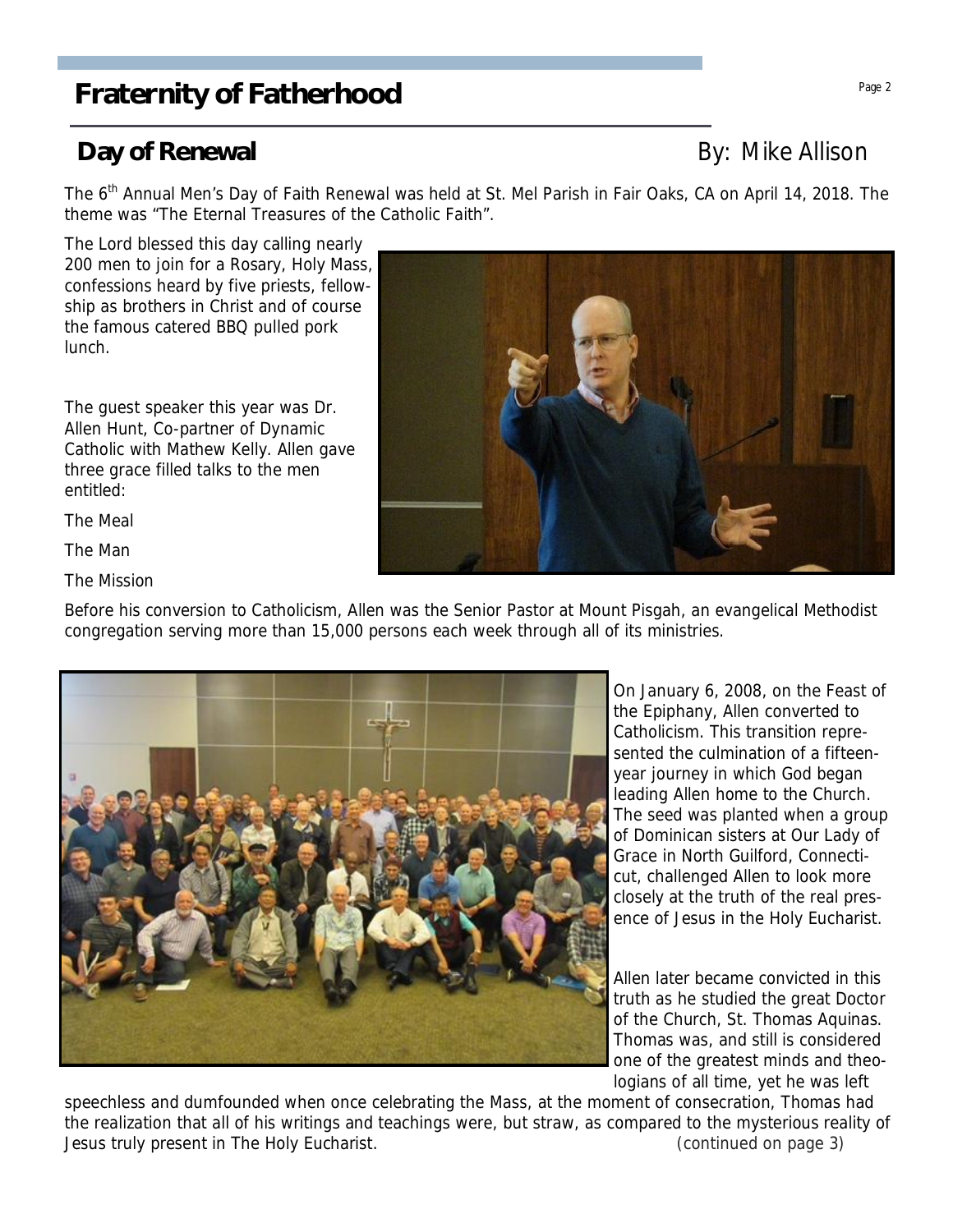### **Day of Renewal ...(continued from Page 2)**

#### **We are the people of the Eucharist.**

 In his talk entitled The Meal, Allen shared a story about when he was in his second-grade classroom in North Carolina sitting next to his best friend, Jimbo. A messenger from the principal's office came into the classroom and said Allen was needed in the principal's office. He went down the hall and walked into the office where his mom was waiting for him and said she was signing him out for the day. She had a little coat and tie for him to put on and said he was to get in the back seat of the car with his older brother. His dad then proceeded to drive the family for over an hour to the home of his grandparents.



Allen's dad led the boys by the hand into the back bedroom where his grandfather lay. Only now about 130 pounds or so and very weak from his 3-year battle with cancer.

The boys were alone with their grandpa. As he lay on his bed he said to the boys, "I wanna tell you something and I want you to write it down." Allen and his brother replied, "yes sir".

Their grandfather again said, "what I'm going to tell you, I want you to write down". They again replied, "yes sir".

Allen told us the words his grandfather spoke were the last words his grandfather ever said to him. And, yes, Allen wrote the words down…

#### **"Always remember who you are."**

Allen said he carries that little piece of paper in his bible and brings it with him everywhere he goes to speak. **"Always remember who you are".**

And the answer to who we are brothers is… **We are the people of the Eucharist.**

**Always remember who you are.**



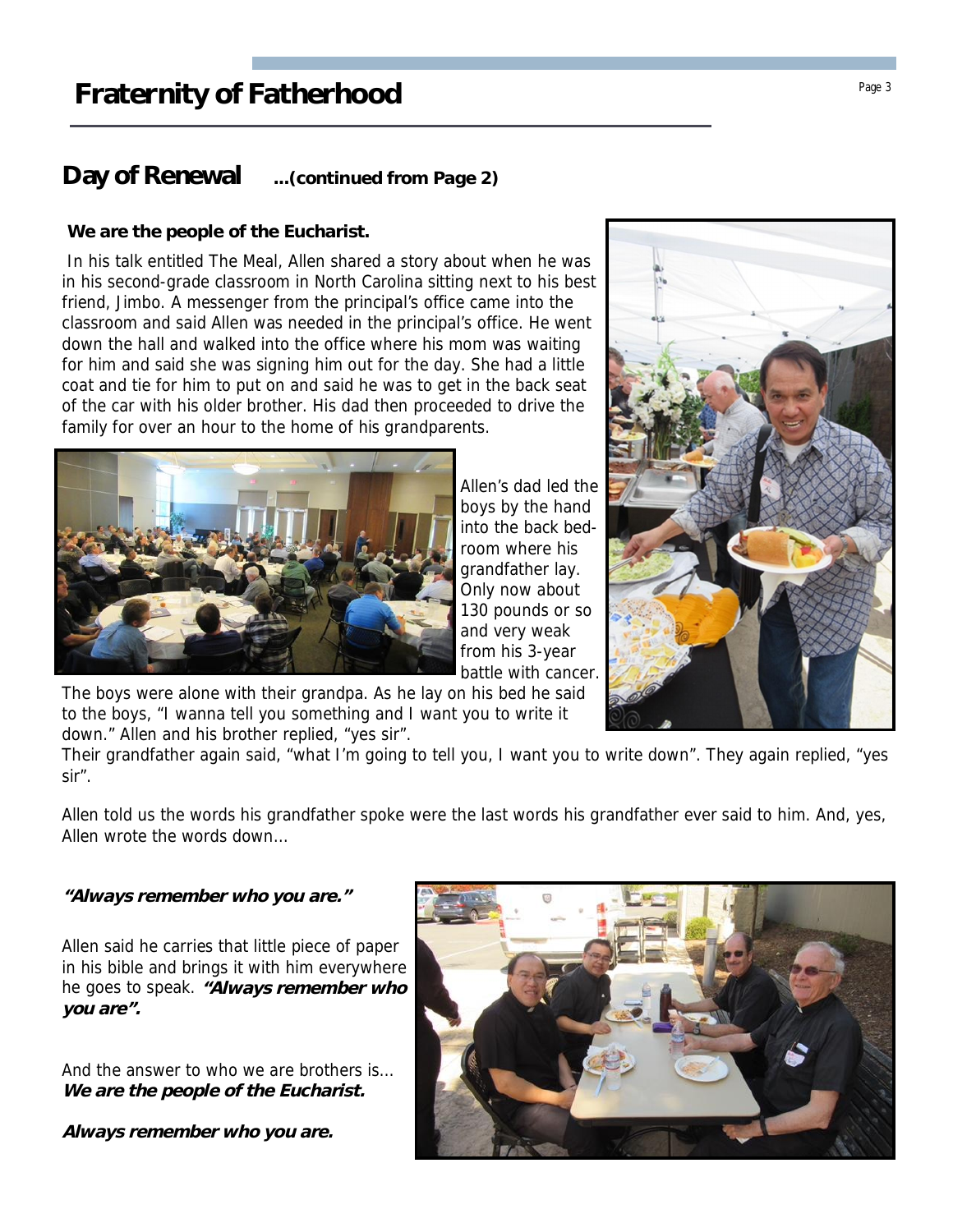#### **It's a Simple "Yes" ...(continued from Page 1)**

There is so much to see and do. Unfortunately some people will come long with not so great intensions. Pray daily that you have God's help to recognize the good and the bad. Not everything will go your way. You will have ups and downs, some tears and some broken hearts and meet a lot of frogs that don't turn into a princes. A note from Dad….Never settle for the frog! Stay joyful and strong and know that you are loved by a very large family. The sky is the limit for you. Have fun and work hard. You will do fantastic things.

Please always have room for Mary and Jesus in your heart. Their love and protection is the greatest gift of all in our lives. And now comes Confirmation…..I know sometimes all the sessions, the retreats, dedicating the time sometimes frustrates in preparation for Confirmation. A unique benefit of being Catholic is having the sacraments; it is truly a gift, but of all the sacraments I think Confirmation is probably one of the most misunderstood. Believe it or not but as I was flying to Chicago for business a couple weeks back (a secret about your Dad, is that I pray a lot when I fly. The more I fly, the more I pray…I realized a plane is just a machine), I asked the Lord how can I make it clear and simple. How can I tell Brigitta very simply what Confirmation is? Confirmation is such a mis-understood sacrament. Many think they are confirming their faith as a Catholic to God, but we don't confirm anything, He is confirms us, not the other way around. My heart knows it, but can I communicate this often misunderstood sacrament? Well, His help came………When Fr. Anthony poured water on your forehead and made the sign of the cross on your forehead in Baptism, he said I claim you for Christ. Finished! Done! You belong to Christ. "I do claim you! I created you! You are mine! Confirmation is God now calling you to recognize that He has claimed you as His and that you are called to "WITNESS". He gives you His protection because He now gives you the strength, the grace to do so through the Sacrament of Confirmation". Wow…It is that simple.

One thing as we grow older that we need to understand is that our Spirituality and Faith is not something that just happens on its own. It is like the rope climb at school; you can get up, but it will take effort. Our faith is an exercise. Jesus tells us this also. The Lord will test us at times to help us grow stronger in faith, hope and love. Brigitta, just ask Jesus to guide and help you daily and open yourself to receive that help through your Confirmation. It is a simple "yes". Nothing more so don't think you have to say a thousand Rosaries a day or something like that. Many people scoff or laugh about it at times because they don't understand but it truly is a simple "yes" and then open your heart. Confirmation completes your Baptism. The confirmed receive the "seal" of the Holy Spirit. A seal means ready for a purpose. Our total belonging to Christ, our enrollment as His "WITNESS", that He has claimed us as His, as well as, the promise of divine protection in trial. He protects us in so many ways that we do not even know.

You may not feel the Holy Spirit touch you the second the Bishop touches you, or have a tongue of fire over your head. But I can promise you that if you invite the Holy Spirit daily, He will give you strength and protection in your life and for your family. I truly believe it, and He has done great things for me. He will do great things for you.

Otherwise the power of the Holy Spirit sits un-utilized because the Holy Spirit never forces anything. It is only by your "yes".

So Brigitta, I love you, I pray for you daily, I encourage you. Use all the wonderful gifts you have because you have many. Great things are a head for you in all phases of your life. Love life, have fun and hold on for the ride! Mom and I are truly blest to have you as our daughter.

Love You Much,

Dad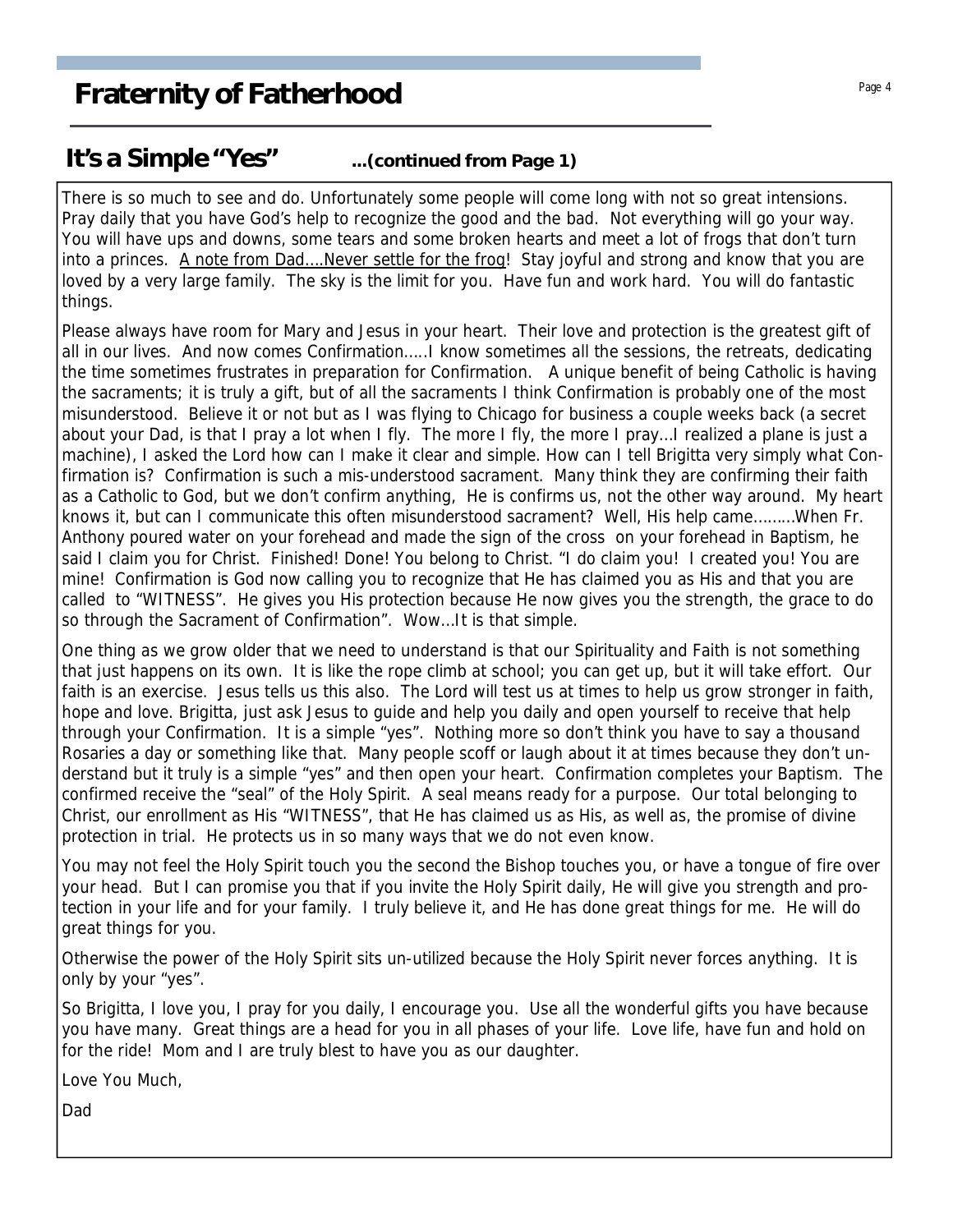

## Saints Corner

#### **St. Peter—June 29**

Peter, the first pope, was a fisherman from Galilee. Jesus invited him to follow him, saying: "I will make you a fisher of men." Peter was a simple, hard-working man. He was generous, honest and very attached to Jesus. This great apostle's name was Simon, but Jesus changed it to Peter, which means "rock." "You are Peter," Jesus said, "and on this rock I will build my Church." Peter was the chief or prince of the apostles.

When Jesus was arrested, Peter became afraid. It was then that he committed the sin of denying Our Lord three times. Fear for his safety got the best of him. But Peter repented totally. He wept over his denials for the rest of his life. Jesus forgave Peter. After his resurrection he asked Peter three times: "Do you love me?" "Lord," Peter answered, "you know all things. You know that I love you." Jesus truly did know! Peter was so right. Jesus said kindly: "Feed my lambs. Feed my sheep." He was telling Peter to take care of his Church because he would be ascending into heaven. Jesus left Peter as the leader of his followers.

Peter eventually went to Rome to live. Rome was the center of the whole Roman Empire. Peter converted many nonbelievers there. When the fierce persecution of Christians began, they begged Peter to leave Rome and save himself. It is said that he actually started out. On the road he met Jesus. Peter asked him, "Lord, where are you going?" Jesus answered, "I am coming to be crucified a second time." Then St. Peter turned around and went back. He realized that this vision meant that he was to suffer and die for Jesus. Soon after, he was taken prisoner and condemned to death. Because he was not a Roman citizen, he, like Jesus, could be crucified. This time he did not deny the Lord. This time he was ready to die for him. Peter asked to be crucified with his head downward since he was not worthy to suffer as Jesus had. The Roman soldiers did not find this unusual because slaves were crucified in the same manner.

St. Peter was martyred on Vatican Hill. It was around the year 67. Emperor Constantine built a large church over that sacred location in the fourth century. Recent archaeological findings confirm these facts.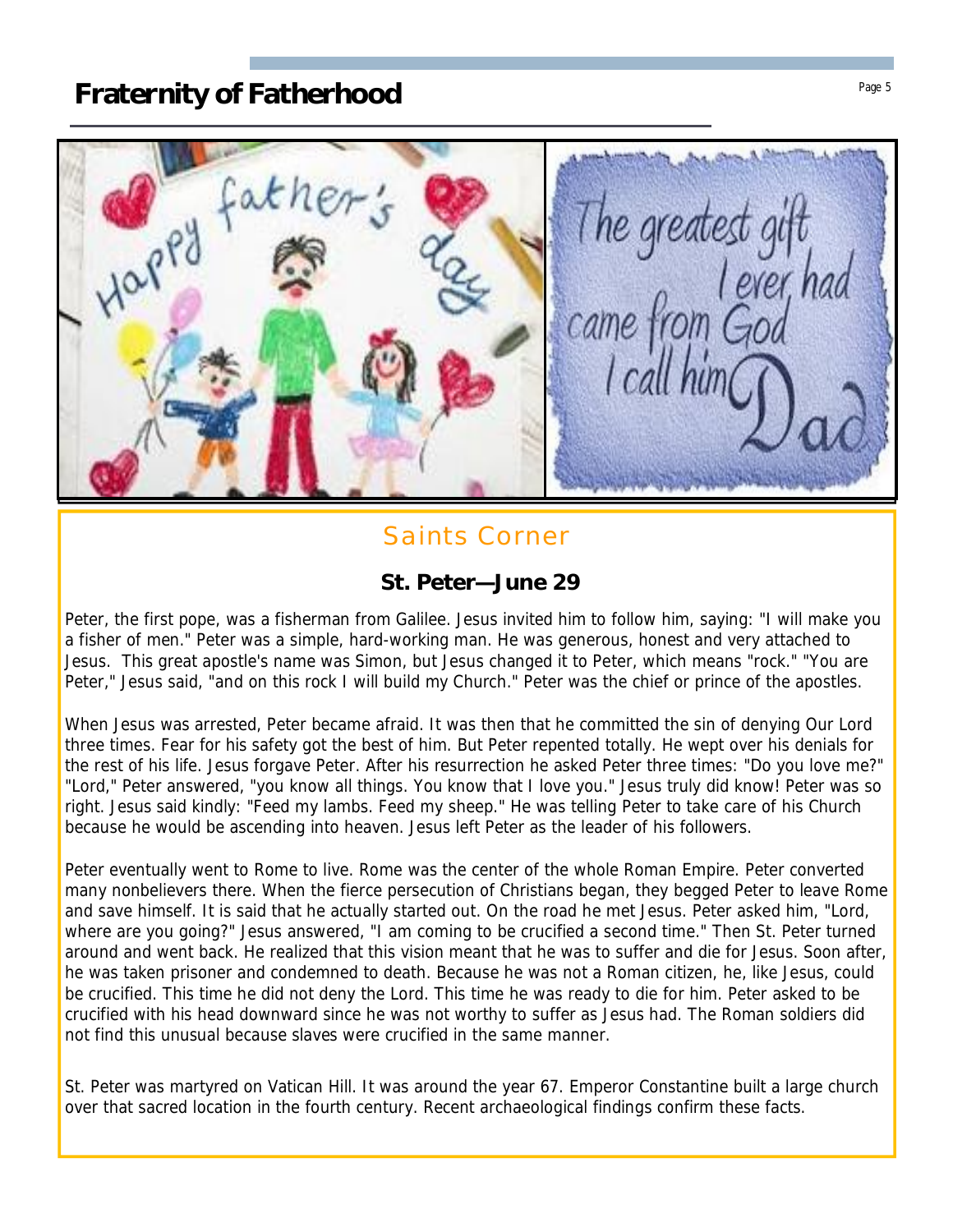# **Fraternity of Fatherhood** Page 6 **Page 6**

# **Fraternity of Fatherhood—Group locations & Area Coordinators**

Fr. Pinto has encouraged us to grow and expand the Fraternity of Fatherhood all over the world. He has granted us his permission, his blessing and he guides us spiritually. It is with this confidence that we now move forward with humility, obedience and docile hearts. If you are interested in joining a Fraternity of Fatherhood group or if you would like to start a group in your city contact Ray Emnace, Mike Allison, Stacey Hill or Brendan McVicker.

| Arkansas           |                  |                    |                                     |                    |
|--------------------|------------------|--------------------|-------------------------------------|--------------------|
| Steve Osborn       | $(501)$ 664-5379 | $(501) 529 - 5615$ | SteveO@oca-actuaries.com            | <b>Little Rock</b> |
| California         |                  |                    |                                     |                    |
| Ray Emnace         | $(661)$ 513-4216 | $(213) 531-1999$   | raceman502@aol.com                  | Los Angeles        |
| Mike Allison       |                  | $(916) 834 - 6226$ | meallison5@gmail.com                | Citrus Heights     |
| Mississippi        |                  |                    |                                     |                    |
| Don Brewer         | $(662)$ 253-5146 | (901) 299-1989     | don@memphis2u.com                   | Olive Branch       |
| Nevada             |                  |                    |                                     |                    |
| <b>Stacey Hill</b> | $(775)$ 787-6275 | $(775)$ 762-5217   | djmstacey@sbcglobal.net             | Reno               |
| Oregon             |                  |                    |                                     |                    |
| Brendan McVicker   | $(503)$ 657-0484 | $(503)$ 358-4963   | mcvickerfamily@comcast.net Portland |                    |
| Arizona            |                  |                    |                                     |                    |
| <b>Bill Booth</b>  | $(623)$ 398-8950 |                    | Bbooth512@centurylink.net           | Phoenix            |
| Texas              |                  |                    |                                     |                    |
| Donald Lange       | $(210)$ 249-8858 |                    | dplange1990@gmail.com               | Dallas/Ft.Worth    |
| Matt Bawcum        |                  |                    | mattbawcum1@gmail.com               | Paris              |
| Frank Drobil       |                  |                    | frankdrobil@yahoo.com               | Paris              |
| Dustin Wall        |                  |                    | sd wall81@sbcglobal.net             | Paris              |
| Peter Kane         |                  |                    | pkane@dioceseoftyler.org            | Tyler              |
| Ty Jackson         |                  |                    | tynerjackson@icloud.com             | Tyler              |
|                    |                  |                    |                                     |                    |

**Fraternity Sacramento Men** … **Meet every third Wednesday of the month. We meet at Denny's in Orangevale at 7:30 pm. Please contact Mike Allison with any questions at email address... (meallison5@gmail.com) or Text 916-834-6226**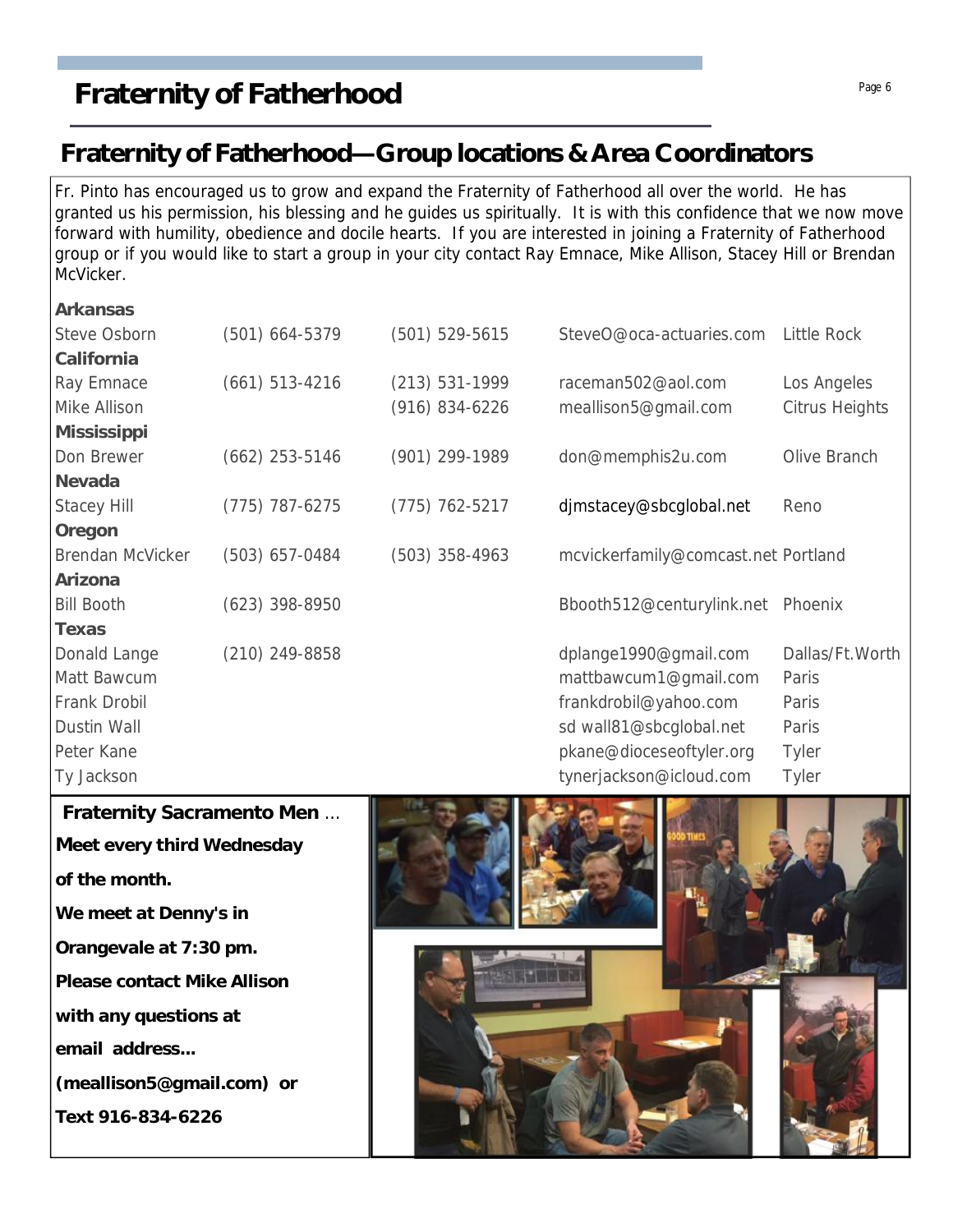### **CARRY YOUR FAMILY IN YOUR HEART - A CALL TO HOLINESS**

**A husband/father's guide to his vocation and spiritual direction. Each Newsletter focuses on one of the Guidelines or Areas of Growth from the "Carry Your Family In Your Heart" book. These guidelines to our Fatherhood Vocation & Spiritual Formation have been formatted based on the Fatherhood Retreat Guideline Teachings & under Spiritual Direction of Fr. Santan Pinto, S.O.L.T.**

#### **PILGRIM**

Remember that you are on a journey - a journey to search for eternal happiness. The path to heaven is very narrow, steep and far less traveled.

Why not choose a large wide gate, a clear open road and a lot of people to keep you company along the way. Why wouldn't I want my journey to follow such a path? We will think 'why not such a path' until we take hold of the plow that Jesus ask us to hold firmly with both hands and don't look back. The main point of taking the narrow path on our journey is that we are putting God first in our lives; that we spend our lives on God's will for us. It is hard at times, but God puts His light of hope into our hearts. Hope of a great reward that cannot be found by going on any other path.

We are far from alone on this narrow path. Slowly you will become aware of the presence of the Holy Spirit seep slowly into your heart much like a soft mist upon the grass. When this happens along your journey you are open to the true and only path. You die to the world; to self. Peter knew this when He said in John 6:68 , "Master, to whom shall we go? You have the words of eternal life". The Holy Spirit guides us and the prayers of the entire church, angels and saints are with us. The Holy Spirit is your guide on the narrow path. If we are not led by the Holy Spirit, by what are we lead?

The path to heaven is not easy. The "world" constantly urges us by advertising, television to "take care of ourselves" by putting me first. Jesus tells us quite the contrary. Take up your cross daily and lose your life for His sake.

"Do not work for food that cannot last, but work for food that endures to eternal life, the kind of food the Son of Man is offering you." John 6:27

**Grandfathers**

Psalm 92:14

They will still yield fruit in old age; They shall be full of sap and very green,

God knows every tear and every sorrow of His children, and He longs to fill in the gaps that earthly fathers may have failed to fill.

A Father's Legacy

"The father of one who is right with God will have much joy. He who has a wise son will be glad in him." Proverbs 23:24, NLV